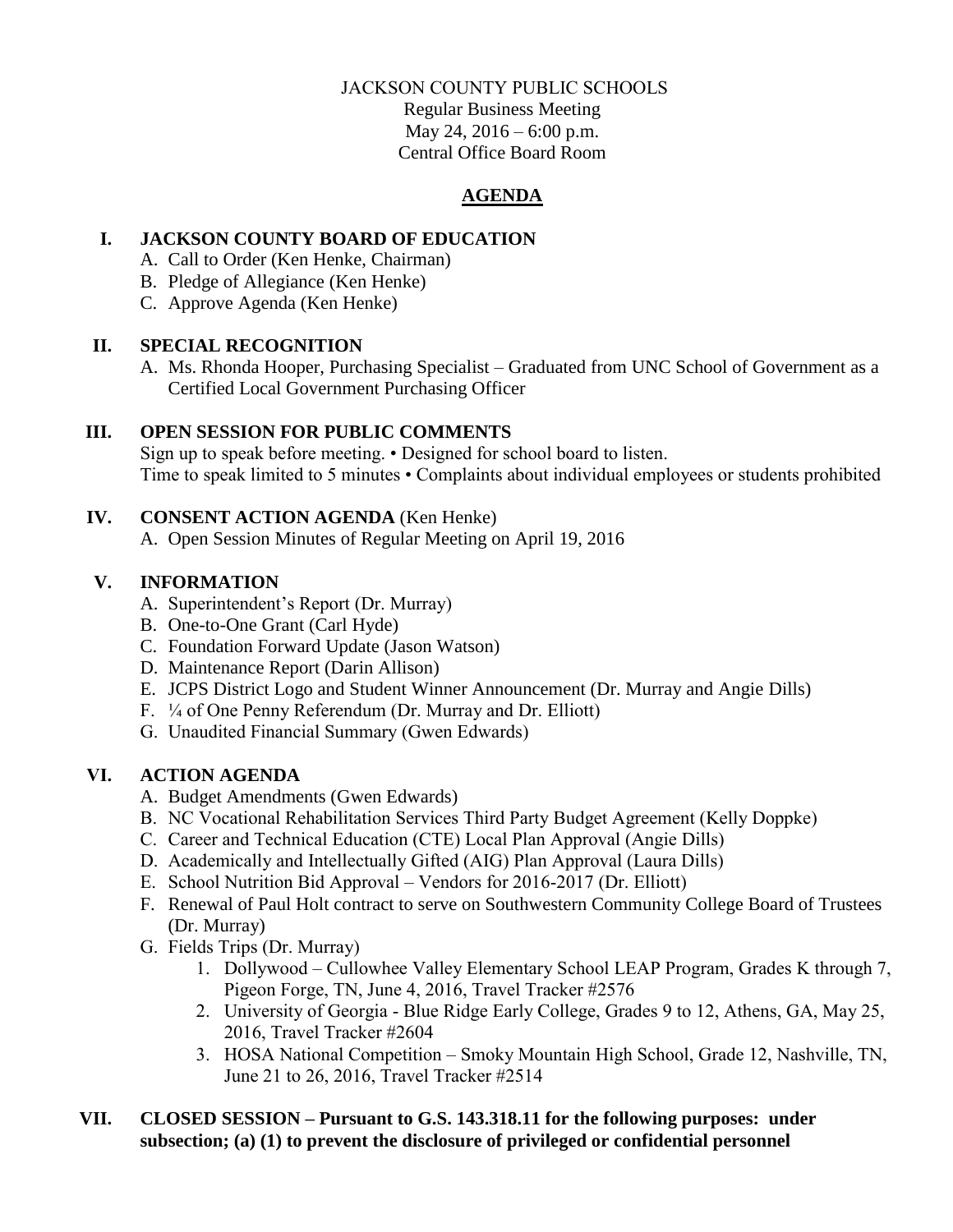**information pursuant to G.S. 115C-319-321 and (a) (3) to discuss matters protected by the attorney-client privilege.**

#### **VIII. PERSONNEL ACTION AGENDA**

#### **Employee Recommendations:**

- 1. Beaver, Madison Afterschool Assistant, Scotts Creek Elementary School
- 2. Boles, Morgan Afterschool Tutor, Scotts Creek Elementary School
- 3. Bryson, Kim Homebound Teacher, Smoky Mountain High School
- 4. Collins, Bill Homebound Teacher, School of Alternatives
- 5. Collins, Stacy Homebound Teacher, Smoky Mountain High School
- 6. Crisp, Rayna Tutor, Cullowhee Valley Elementary School
- 7. Davis, Jamie Teacher, Smokey Mountain Elementary School
- 8. Elders, Melissa School Nutrition Assistant, Smokey Mountain Elementary **School**
- 9. Ennis, Jessica Teacher, Smokey Mountain Elementary School
- 10. Graham, Paul Custodian and Bus Driver, Fairview Elementary School
- 11. Hart, Chrsyan Substitute for Afterschool, Scotts Creek Elementary School
- 12. Holden, Josie Tutor, Blue Ridge School
- 13. Holt, Kristin Homebound Teacher, Smoky Mountain High School
- 14. Johnson, James Activity and Substitute Bus Driver, Cullowhee Valley Elementary School
- 15. Lor, Kalia Afterschool Assistant, Scotts Creek Elementary School
- 16. Lowe, Tammy Afterschool Tutor, Scotts Creek Elementary School
- 17. Lundberg, Michelle Substitute Bus Monitor, Smokey Mountain Elementary School
- 18. Macke, Stacy Graduation Coach, School of Alternatives
- 19. Marchbanks, Tiffany Teacher, Smoky Mountain High School
- 20. Martin, Shirley Afterschool Tutor, Scotts Creek Elementary School
- 21. Mathis, Brandon Bus Driver and Fuel Truck Driver, Cullowhee Valley Elementary School and Bus Garage
- 22. Moody-Bumgarner, Mary Substitute Bus Monitor, Smokey Mountain Elementary School
- 23. Mwaniki, Sarah Tutor, Cullowhee Valley Elementary School
- 24. Navarro, Ricardo Electrician, Central Office
- 25. Nelson, Josh Afterschool Tutor, Scotts Creek Elementary School
- 26. Reynolds, Carrie Afterschool Tutor, Scotts Creek Elementary School
- 27. Rodi, Gavin Carpenter I, Central Office
- 28. Setzer, Ronald Activity and Substitute Bus Driver, Smoky Mountain High School
- 29. Stewart, Jessica Afterschool Tutor, Scotts Creek Elementary School
- 30. Walker, Sherry Custodian and Bus Driver, Smoky Mountain High School
- 31. Washington, Brittney Afterschool Tutor, Scotts Creek Elementary School
- 32. West, Donna Part-time EC Homebound Teacher, Central Office

#### **Employee Resignations:**

- 1. Chadbourne, Emily Afterschool Assistant, Scotts Creek Elementary School
- 2. Dews, Mary Teacher, Blue Ridge School
- 3. Hughes, Thomas Teacher, School of Alternatives
- 4. Jones, Steven Jacob Fuel Truck Driver, Bus Garage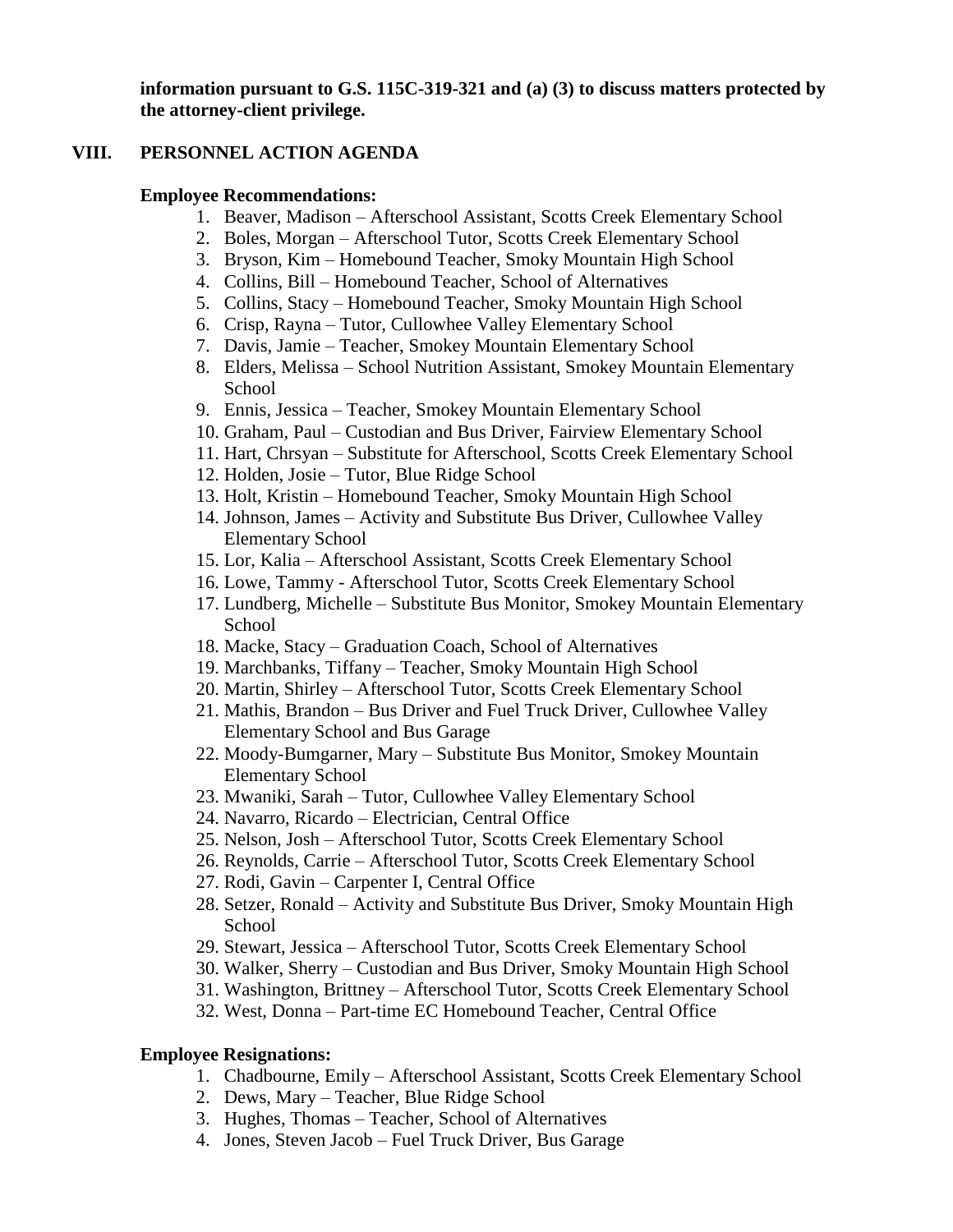- 5. Kane, Jennifer EC Teacher, Smoky Mountain High School
- 6. Mayfield, Claire Teacher, Smokey Mountain Elementary School
- 7. Shuler, Keith Music Instructor, School of Alternatives
- 8. Sorrells, Katie Teacher, Smokey Mountain Elementary School
- 9. Woody, Chad Custodian and Bus Driver, Fairview Elementary School

#### **Employee Retirements:**

- 1. Danner, Connie Teacher Assistant, Smoky Mountain High School Correction
- 2. Queen, Hank Electrician, Central Office

#### **Non-Staff Coach Recommendations:**

- 1. Smith, Danielle Assistant Coach Varsity Cheerleading, Smoky Mountain High School
- 2. Towery, Will Assistant Coach Football, Smoky Mountain High School
- 3. Watterson, Sherri Head Coach Middle School Cross Country, District wide

#### **Special Requests – Leave of Absence:**

- 1. Lanoue, Lauren Teacher, Scotts Creek Elementary School
- 2. Lanoue, Robbie Teacher, Smoky Mountain High School
- 3. Quiring, Katie Teacher, Scott Creek Elementary School

# **Summer Employment Recommendations:**

# **Summer Programs School Bus Drivers**

- 1. Davis, Barbara Renay Cullowhee Valley Elementary School
- 2. Guelcher, Jeff Fairview Elementary School
- 3. Hornbuckle, Dawn Scotts Creek Elementary School
- 4. Moody-Bumgarner, Mary Smokey Mountain Elementary School
- 5. Stokes, Anna Smokey Mountain Elementary School
- 6. Teneriello, Connie Scotts Creek Elementary School

#### **Read to Achieve Camp**

#### **Blue Ridge School**

- 1. Houtzer, Debbie
- 2. Spangenberg, Blair
- 3. Stewart, Wendy

#### **Cullowhee Valley Elementary School**

- 1. Barkiewicz, Amanda
- 2. McClellan, Jesame
- 3. Middleton, Rebecca
- 4. Watson, Kelli

#### **Fairview Elementary School**

- 1. Rearigh, Andrea
- 2. Whisnant, Holly

#### **School of Alternatives**

1. Button, Lindsay

#### **Scotts Creek Elementary School**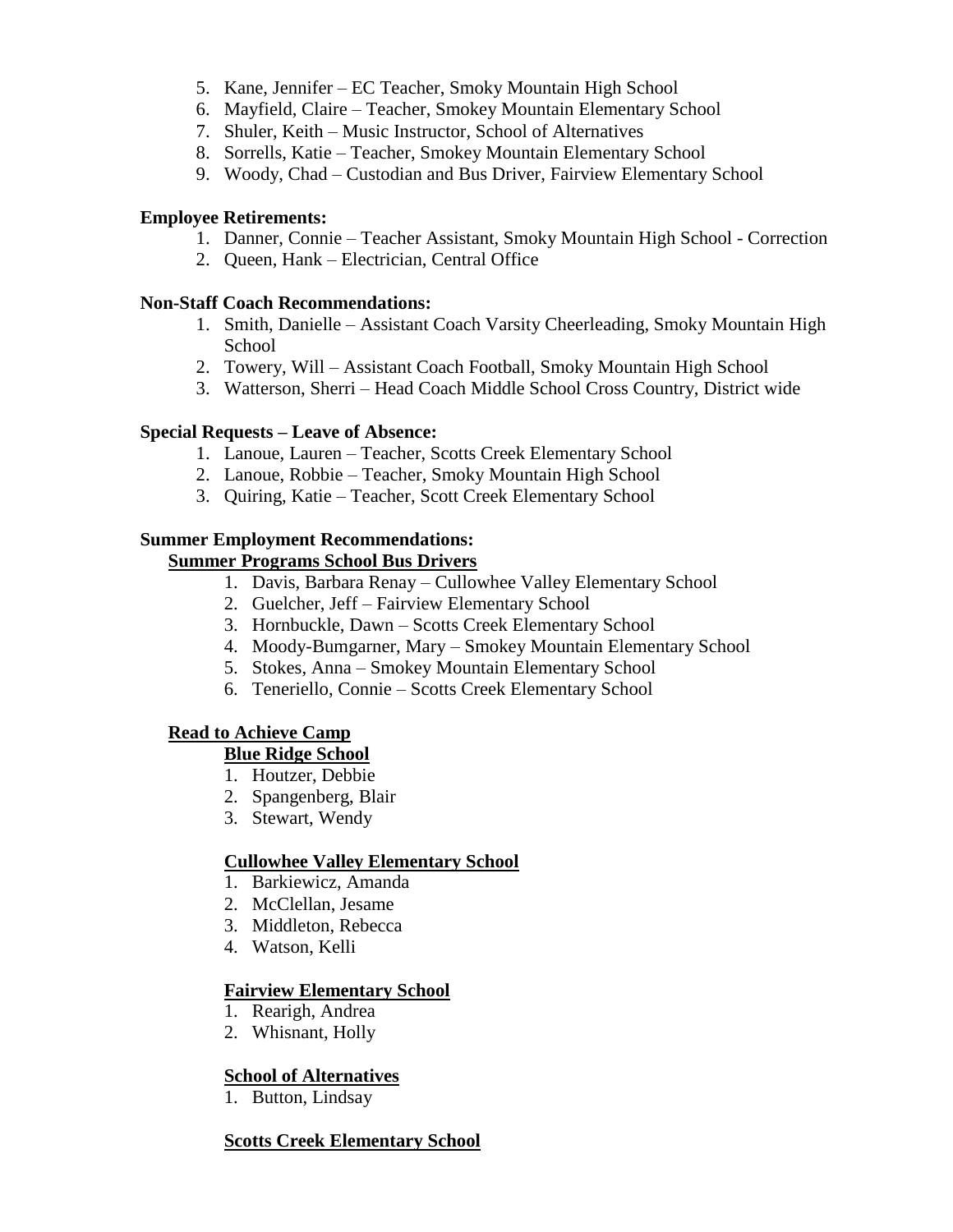- 1. Mahoney, Chris
- 2. Martin, Shirley
- 3. McFadden, Kathy

### **Smokey Mountain Elementary School**

- 1. Bell, Stephanie
- 2. Estep, Audrey
- 3. Kilpatrick, Alicia
- 4. Maney, Christy

# **Summer Academic Camp**

### **Blue Ridge Early College**

- 1. Brown, Alicia
- 2. Lanning, Max
- 3. Young, Eleanor

# **Blue Ridge School**

- 1. Cline, Sarah
- 2. White, Michelle

# **Cullowhee Valley Elementary School**

- 1. Ammons, Stephanie
- 2. Willett, Danielle

### **Fairview Elementary School**

- 1. Ayling, Leigh
- 2. Crisp, Meredith
- 3. Huskison, Christie
- 4. Mayes, April
- 5. Morgan, Kirsten

### **School of Alternatives**

1. Moses, Kathryn

### **Scotts Creek Elementary School**

- 1. Bryson, Kim
- 2. Crow, Mariah
- 3. Fiskeaux, Kim
- 4. Swartzwelder, Katie

### **Smokey Mountain Elementary School**

- 1. Frese, Jamie
- 2. Gillett, Tabatha
- 3. Herndon, Emily
- 4. Jamison, Charity
- 5. Lundberg, Michelle
- 6. Pangle, Alaina
- 7. Smith, Sheila

### **Smoky Mountain High School**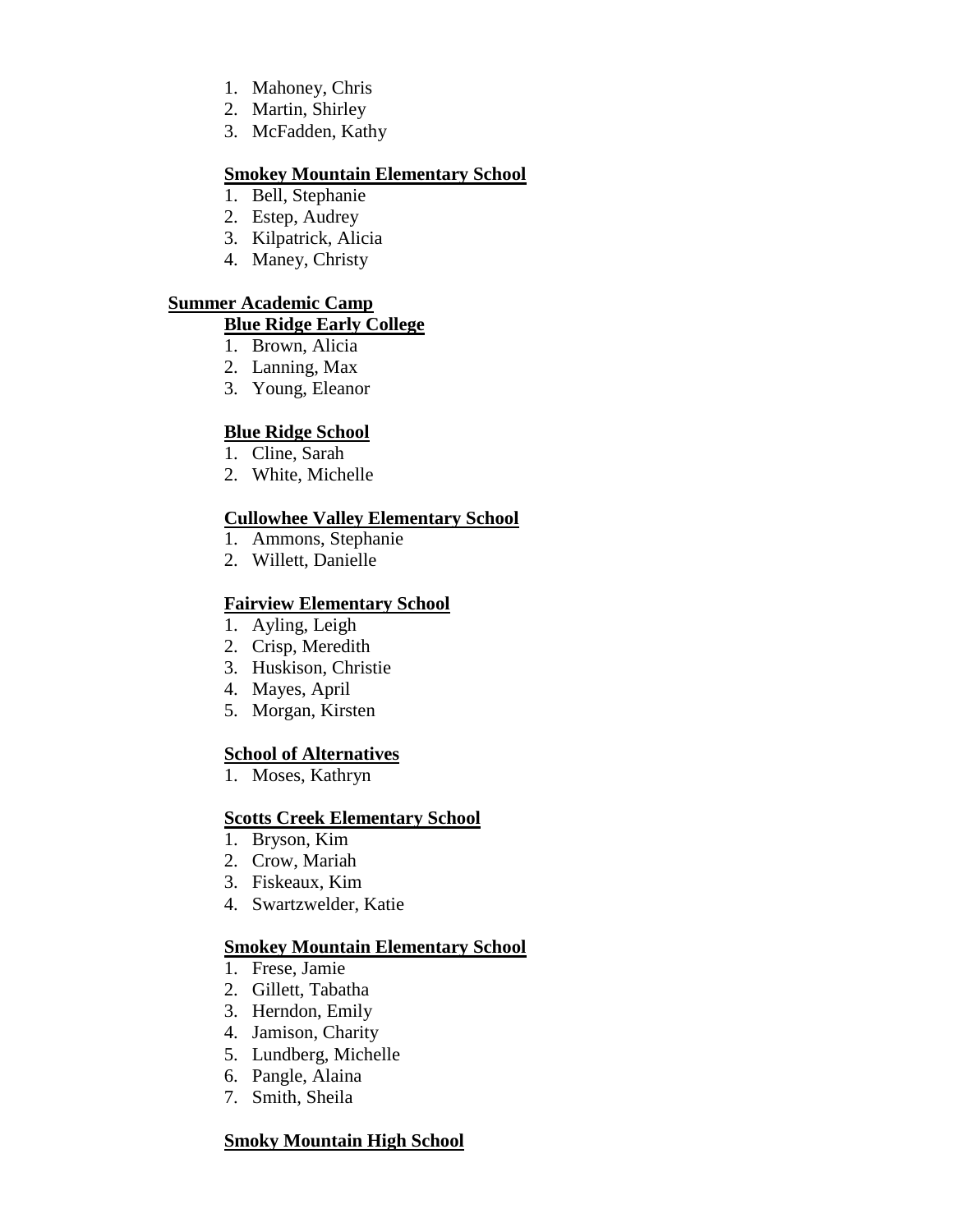- 1. Collins, Stacey
- 2. Ensley, Cindy

### **Summer Day Camp**

### **Cullowhee Valley Elementary School**

- 1. Barkiewicz, Amanda
- 2. Copeland, Heather
- 3. Costianes, Chris
- 4. Fulmer, Sydney
- 5. Gillen, Ashley
- 6. McCue, Gretchen
- 7. Woodring, Victoria

### **Fairview Elementary School**

- 1. Allen, Laura
- 2. Ayling, Leigh
- 3. Franklin, Traci
- 4. Karup, Aimee
- 5. Parham, Carleen

### **Scotts Creek Elementary School**

- 1. Cauley, Jonathan
- 2. Davis, Janet
- 3. Edmonds, Genia Substitute
- 4. Hart, Chrsyan
- 5. Lor, Kalia
- 6. McCoy, Susan
- 7. Moore, Wanda Substitute
- 8. Sims, Barbara
- 9. Vibert, Linda Substitute

#### **Summer Feeding Program**

- 1. Ballentine, Denise School Nutrition Assistant, Blue Ridge School
- 2. Cope, Lisa School Nutrition Manager, Smokey Mountain Elementary **School**
- 3. Grasty, Ali School Nutrition Manager, Scotts Creek Elementary School and Smoky Mountain High School
- 4. Hart, Chrsyan School Nutrition Assistant, Scotts Creek Elementary School
- 5. Hoyle, Janice School Nutrition Manager, Smoky Mountain High School
- 6. Mathis, Stephanie School Nutrition Assistant, Fairview Elementary School
- 7. Parris, Judy School Nutrition Manager, Fairview Elementary School and Smoky Mountain High School
- 8. Young, Connie School Nutrition Assistant, Cullowhee Valley Elementary **School**

### **Transfer Requiring Action:**

- 1. Clark, Dr. Terry Principal contract expiring 06-30-16 transfer to Lead Teacher at School of Alternatives
- 2. Harmon, Nancy From District School Counselor to School Counselor at School of Alternatives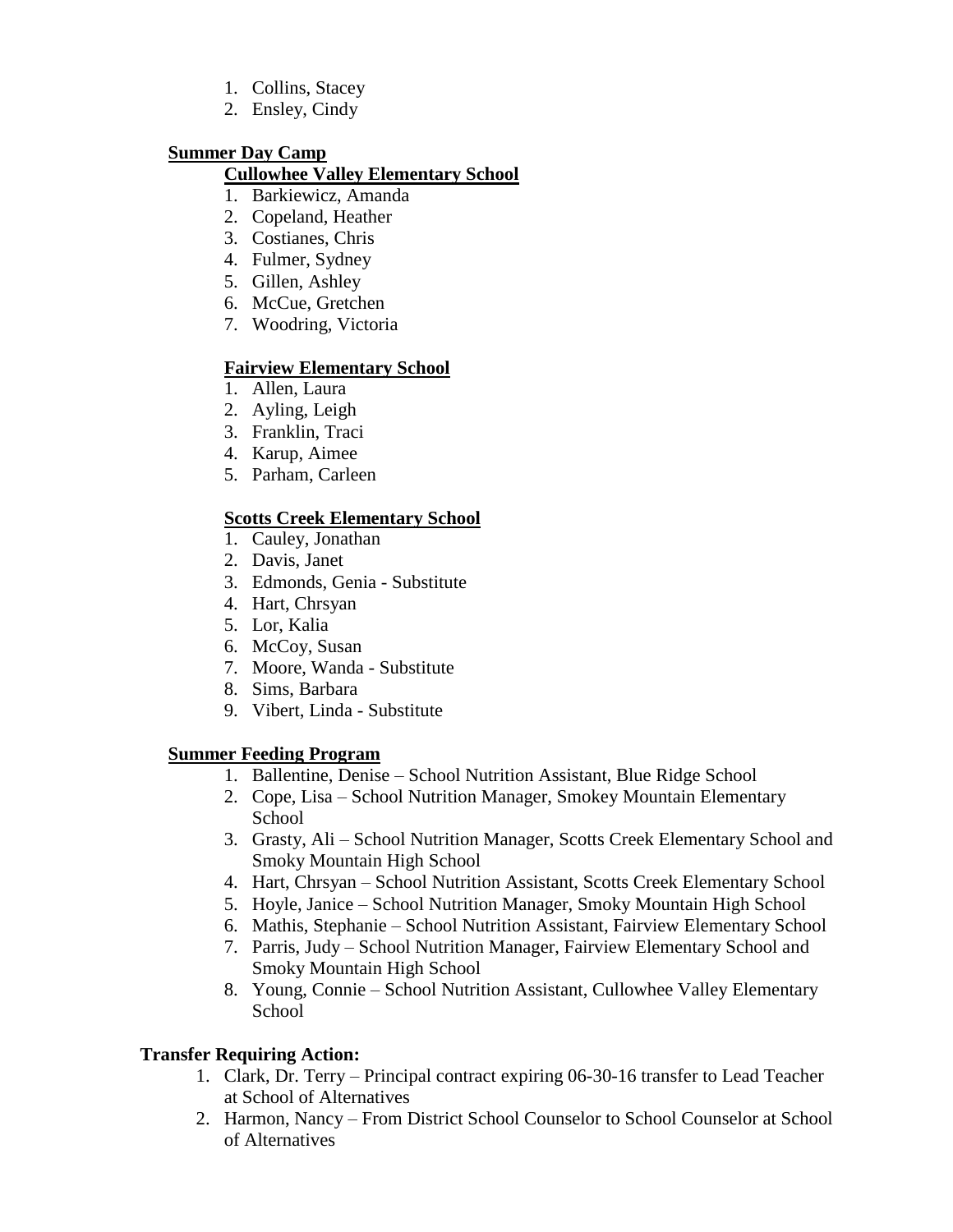- 3. Landaker, Denise From School Counselor serving School of Alternatives and Jackson County Early College to School Counselor at Jackson County Early College
- 4. Macke, Stacy From Graduation Coach at School of Alternatives to School Counselor at Smoky Mountain High School
- 5. McMahan, Sammy From CTE Teacher at Cullowhee Valley Elementary School to Custodian and Bus Driver at Smoky Mountain High School
- 6. Watson, Sanji From Bus Driver at School of Alternatives to Bus Driver at Smokey Mountain Elementary School

### **Administrator Contract Renewals:**

- 1. Cleaveland, James Assistant Principal, Smoky Mountain High School
- 2. Dinsdale, Robert Assistant Principal, Smoky Mountain High School
- 3. Doppke, Kelly Director, Student Support Services
- 4. Ensley, Rebecca Principal, Jackson County Early College
- 5. Fernandez, Wanda Principal, Scotts Creek Elementary School
- 6. Jacobs, Melanie Assistant Principal, Cullowhee Valley Elementary School
- 7. Metz, Dr. Tracie Principal, Smokey Mountain Elementary School
- 8. Pannell, Carolyn Principal, Fairview Elementary School

### **Teacher Contract Renewals:**

# **Blue Ridge School**

- 1. Cline, Sarah
- 2. Coffey, Leigh
- 3. Houtzer, Deborah
- 4. Mayse, Jr., Timothy
- 5. McKee, Jennifer
- 6. McRight, Nicole
- 7. Wheatley, Jessica
- 8. White, Michelle

### **Blue Ridge Early College**

- 1. Bennett, Stacia
- 2. Brown, Alicia
- 3. Crowe-Young, Eleanor
- 4. Fahey, Amy
- 5. Hall, Sarah
- 6. Lanning, Max
- 7. McMahan, Sandra
- 8. Pierson, Kenneth
- 9. Rowland, Lindsey
- 10. Schouler, Brent
- 11. Steinel, Ashley
- 12. Webb, Judith

#### **Cullowhee Valley Elementary School**

- 1. Barkiewicz, Amanda
- 2. Bennett, Regan
- 3. Borchelt, Carly
- 4. Brown, Jordan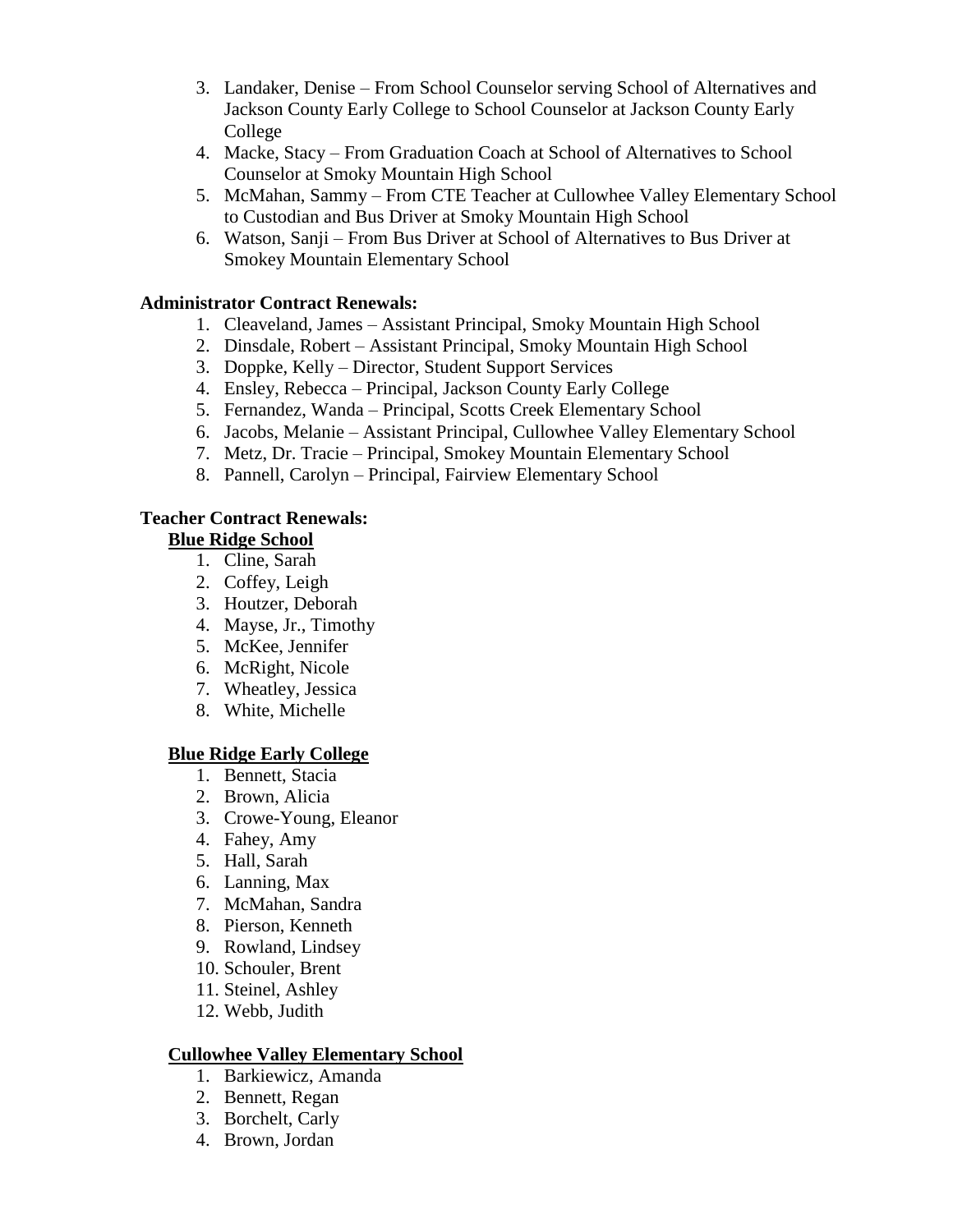- 5. Caplinger, Kristen
- 6. Coggins, Anita
- 7. Fisher, Katrina
- 8. Floyd, Sarah
- 9. Green, Travis
- 10. Honey, Vivian
- 11. McDaniel, Erin
- 12. Medford, Taylor
- 13. Muir, Rebecca
- 14. Patten, Jennifer
- 15. Richards, Eileen
- 16. Samples, Kristin
- 17. Smith, Shayne
- 18. Solesbee, Drew
- 19. Vamvakias, Jeffrey
- 20. Willett, Danielle

#### **Fairview Elementary School**

- 1. Allen, Laura
- 2. Crawford, James
- 3. Crisp, Meredith
- 4. Green, Brittany
- 5. Gribble, Corina
- 6. Huskison, Christi
- 7. McDevitt, Brandon
- 8. Nicholson, Whitney
- 9. Parsons, Jonathan
- 10. Parton, Morgan
- 11. Pittman, Heather
- 12. Rearigh, Andrea
- 13. Richards, Keith
- 14. Saunders, Kelly
- 15. Savell, Virginia
- 16. Tilley, Paige
- 17. Watson, Tracy
- 18. Watson, Joshua

#### **Jackson County Early College**

1. Galloway, Dale

#### **School of Alternatives**

- 1. Bennett, Mary
- 2. Brown, Stephen
- 3. Button, Lindsay
- 4. Clark, Dr. Terry
- 5. Cook, Ronald
- 6. Daniels, Christina
- 7. Hannah, Melissa
- 8. Landaker, Denise
- 9. Lawless, Molly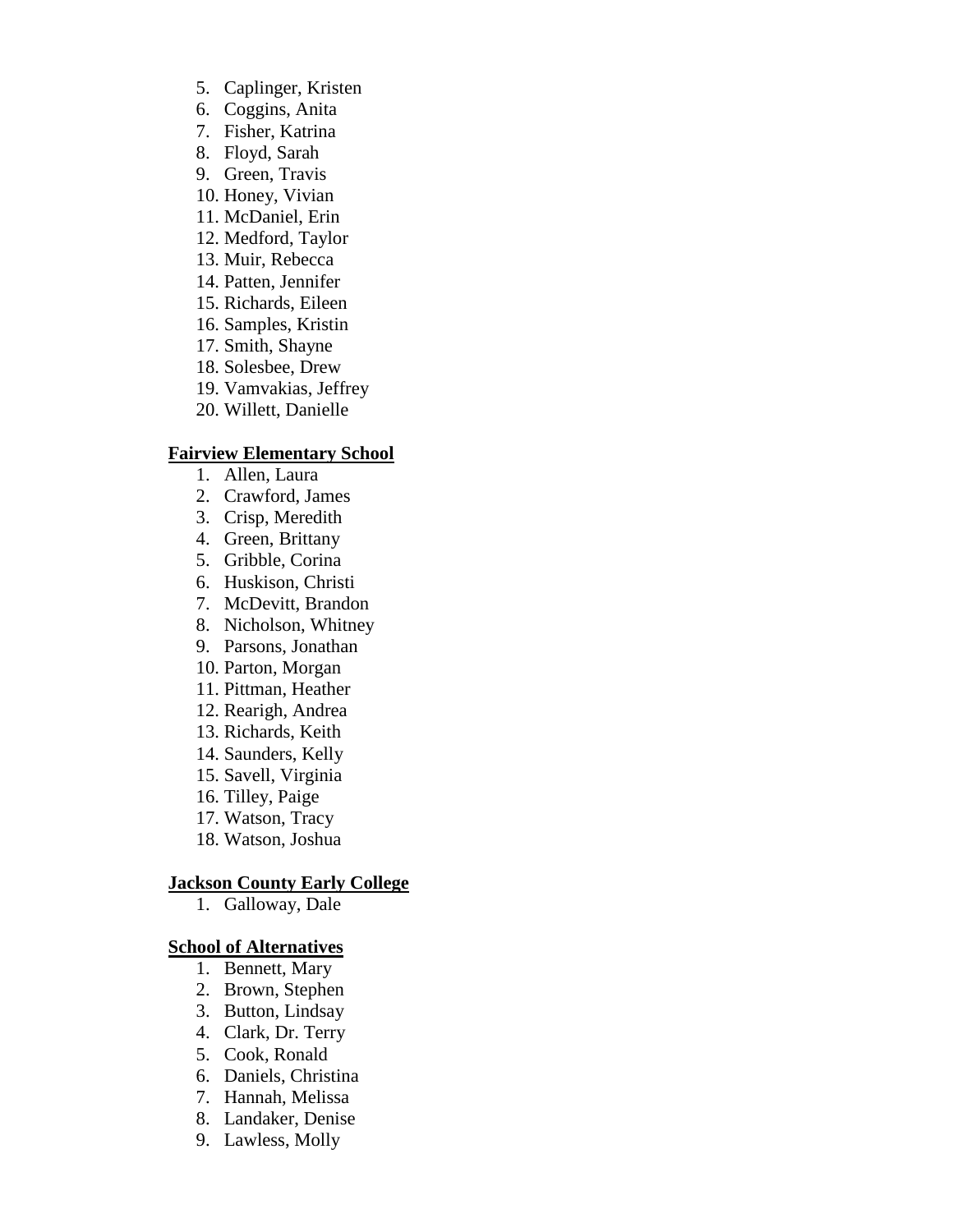#### **Scotts Creek Elementary School**

- 1. Boles, Morgan
- 2. Cauley, Jonathan
- 3. Edmonds, Genia
- 4. Evans, Gabriela
- 5. Gibson, Tony
- 6. Glenn, Anna
- 7. Hall, Robin
- 8. Hamilton, Jo
- 9. Hickman, Melissa
- 10. Mahoney, Michael
- 11. Martin, Shirley
- 12. Mediate, Michelle
- 13. Nelson, Joshua
- 14. Porter, William
- 15. Prince, Hanna
- 16. Reynolds, Carrie
- 17. Roth, Natalie
- 18. Stephens, Chelsea
- 19. Stockton, Karen
- 20. Washington, Britney
- 21. Williams, Tara

#### **Smokey Mountain Elementary School**

- 1. Bell, Stephanie
- 2. Brooks, Bridgette
- 3. Bryson, Thomas
- 4. Davis, Jamie
- 5. Ennis, Jessica
- 6. Estep, Audrey
- 7. Extine, Jamie
- 8. Frese, Jamie
- 9. Helton, Victoria
- 10. Herndon, Emily
- 11. Howell, Wendy
- 12. Hummer, Suzanne
- 13. Lindsey, Jennifer
- 14. Lundberg, Michelle
- 15. Maney, Christy
- 16. Pangle, Alaina
- 17. Pendergast, Stephanie
- 18. Pruett, Tonya
- 19. Robinson, Leah
- 20. Rogers, Christie
- 21. Smith, Sheila
- 22. Willoughby, Wesley

#### **Smoky Mountain High School**